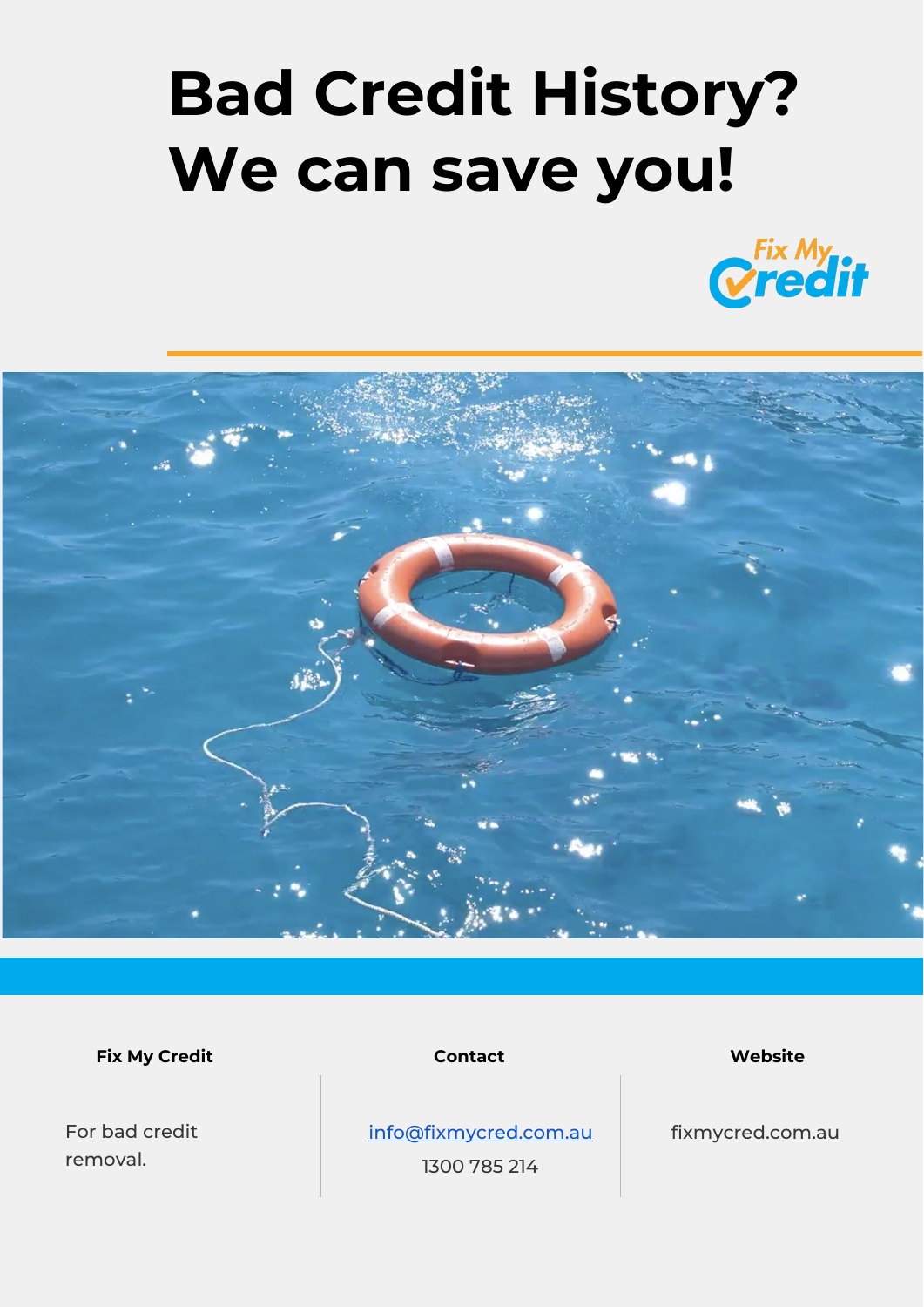## **Our Process:**

### **01**

#### **Free Consultation**

During your initial phone consultation with one of our friendly staff, we will firstly explain our services, explain your options & how we may be able to assist you.

### **02**

#### **Application Process**

During this part of the process, your consultant will run you through a questionnaire, this will determine whether or not you are a suitable candidate for our services. You will then be asked to complete a quick online application form & your consultant will advise whether or not you have been approved for our services.

### **03**

#### **Lodgement of Repair Documents**

If you were lucky enough to be approved for our services, we will then lodge all necessary documents to the credit reporting bodies, appropriate ombudsman and/or the creditors directly. We advocate on your behalf to apply for a positive outcome.

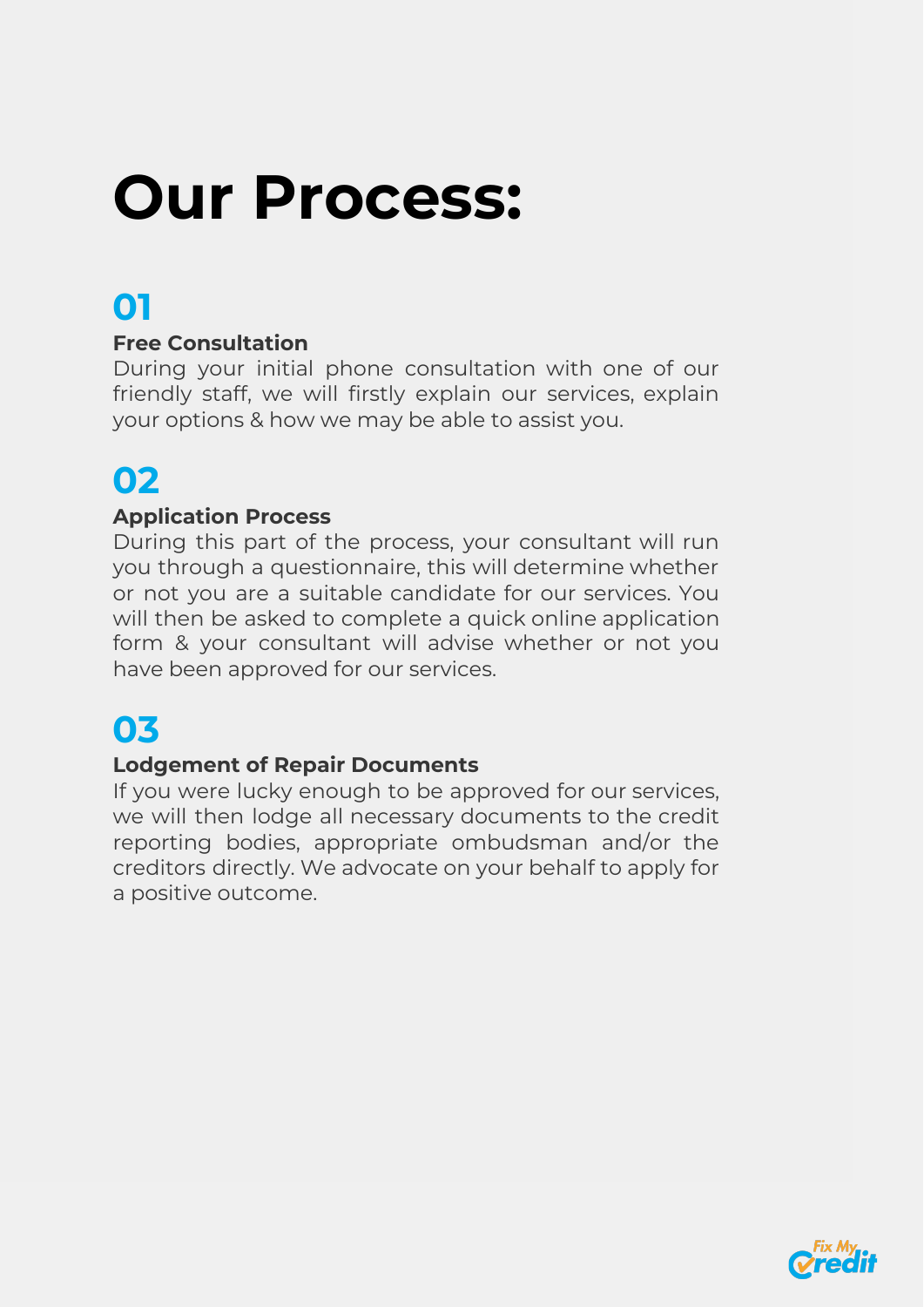## **Our services**

At Fix My Credit, this is what we can do for you:



#### **Full credit report**

We will order a current copy of your credit report to isolate the bad credit listings. This report will be provided to you.



We specialise in the restoration of your credit report!



#### **Debt Solutions**

We partner with a number of financial institutions who can assist with the right debt solution for you!



#### **Debt Negotiation**

We partner with a number of financial institutions who can assist with the negotiations and settlements of your debts.

#### **Removal of Defaults**

We specialise in the removal of defaults from your credit file!

#### **Assistance in Securing Finance**

We partner with some of Australia's leading finance companies and can point you in the right direction for finance once your credit file has been restored.

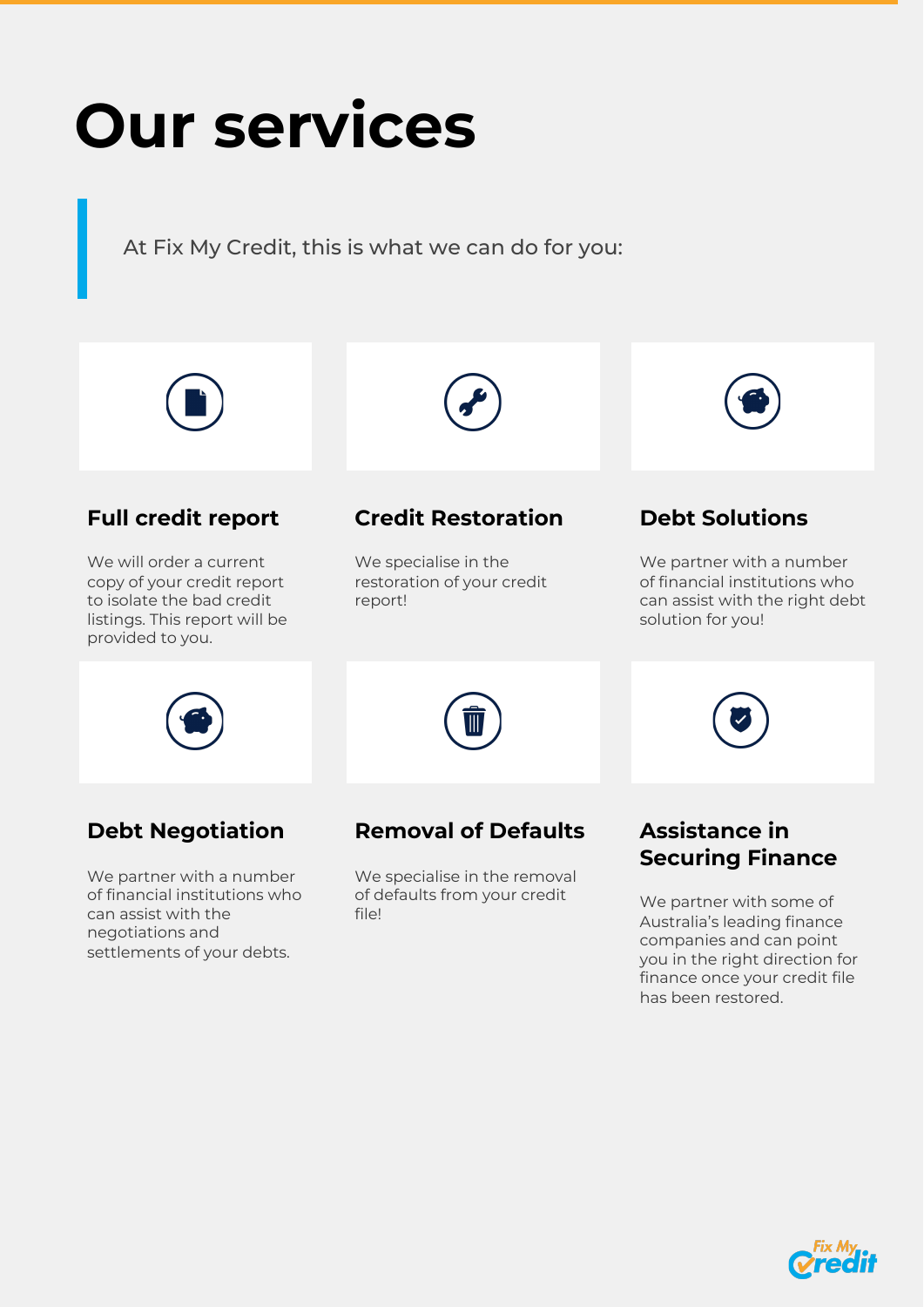## **Why Good Credit is Important:**



*Bad credit is all too common in Australia with 1 in 5 people suffering the devastating effects that apply to those with defaults or court judgements on their credit file.*

Even an overlooked utility bill has the power of financially ruining you and leaving your only option with bad credit loans, in most cases you will even be declined for those.

#### **Why Choose Us?**

- Expert Team with 7+ Years Experience
- Leading in the Industry with an Impeccable Success Rate
- Instant Credit Report
- Personal Case Manager
- Best Value for Money with one of the most cost effective Rates in the Country



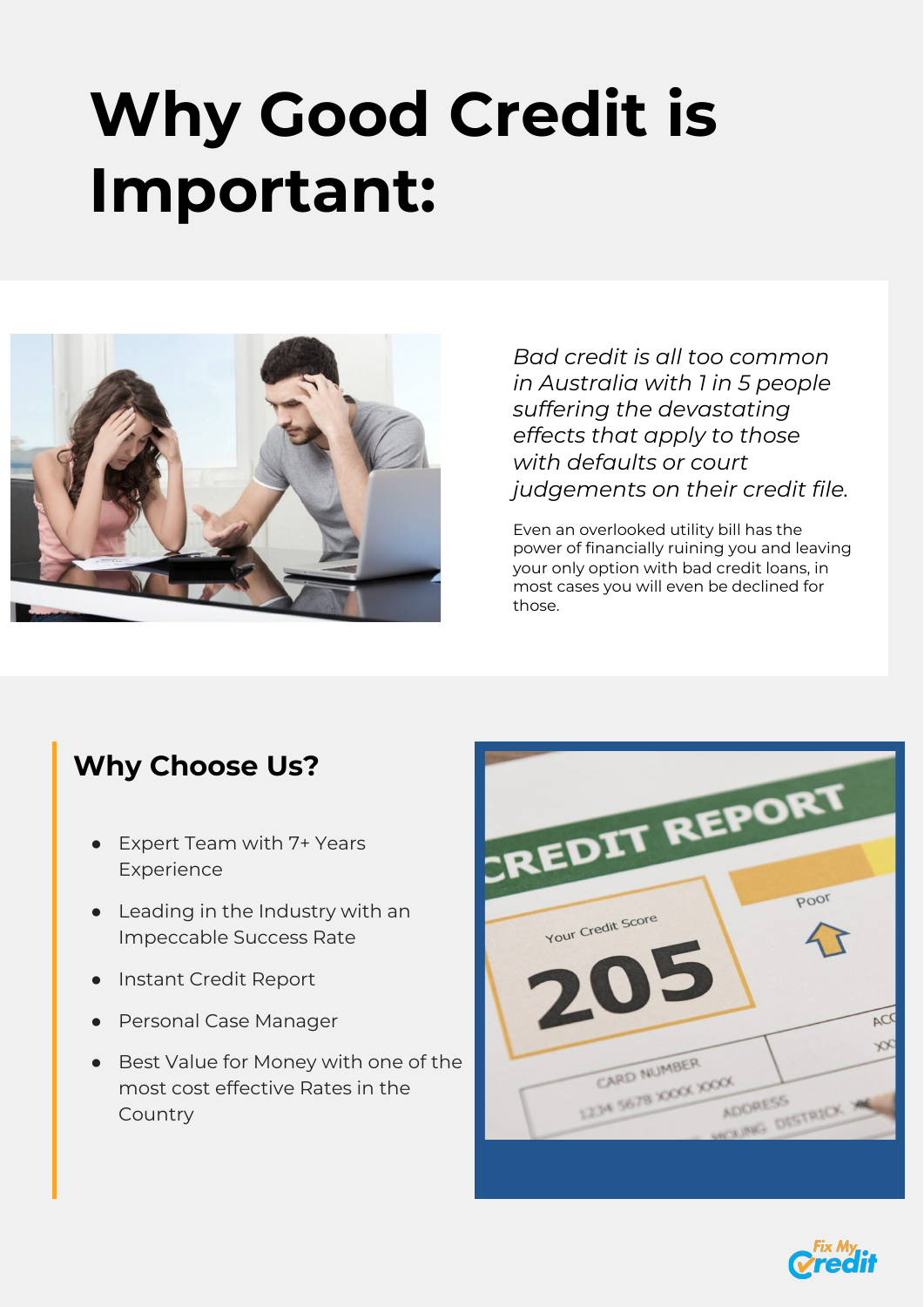### **Hear it from our clients!**

# 25

#### ✭✭✭✭✭

*I was very pleased with the service I received. They kept me in close contact, and made sure I was aware of all changes to my account. They worked in a timely manner, and explained everything in much detail.*

#### **Tierany Thompson**

#### ✭✭✭✭✭

*Very happy with the service Danni provided. I had a judgement on my credit file that should have been removed. My wife and I are purchasing a home and needed my credit file fixed to be able to go for finance.*

*Thanks fix my credit.*

#### **Brendan Cook**

#### ✭✭✭✭✭

*Highly recommend Sam and Danni. Great communication from the start of the process to the end. Very professional and good at what they do. Thankyou so much.*

#### **Lauren Minor**

#### ✭✭✭✭✭

*Couldn't have asked for a better experience with fix my credit. Got the result that I was after in a timely fashion and this now helped me secure finance a n my dream car. Thanks to the team at fix my credit.*

#### **Josh Morris**

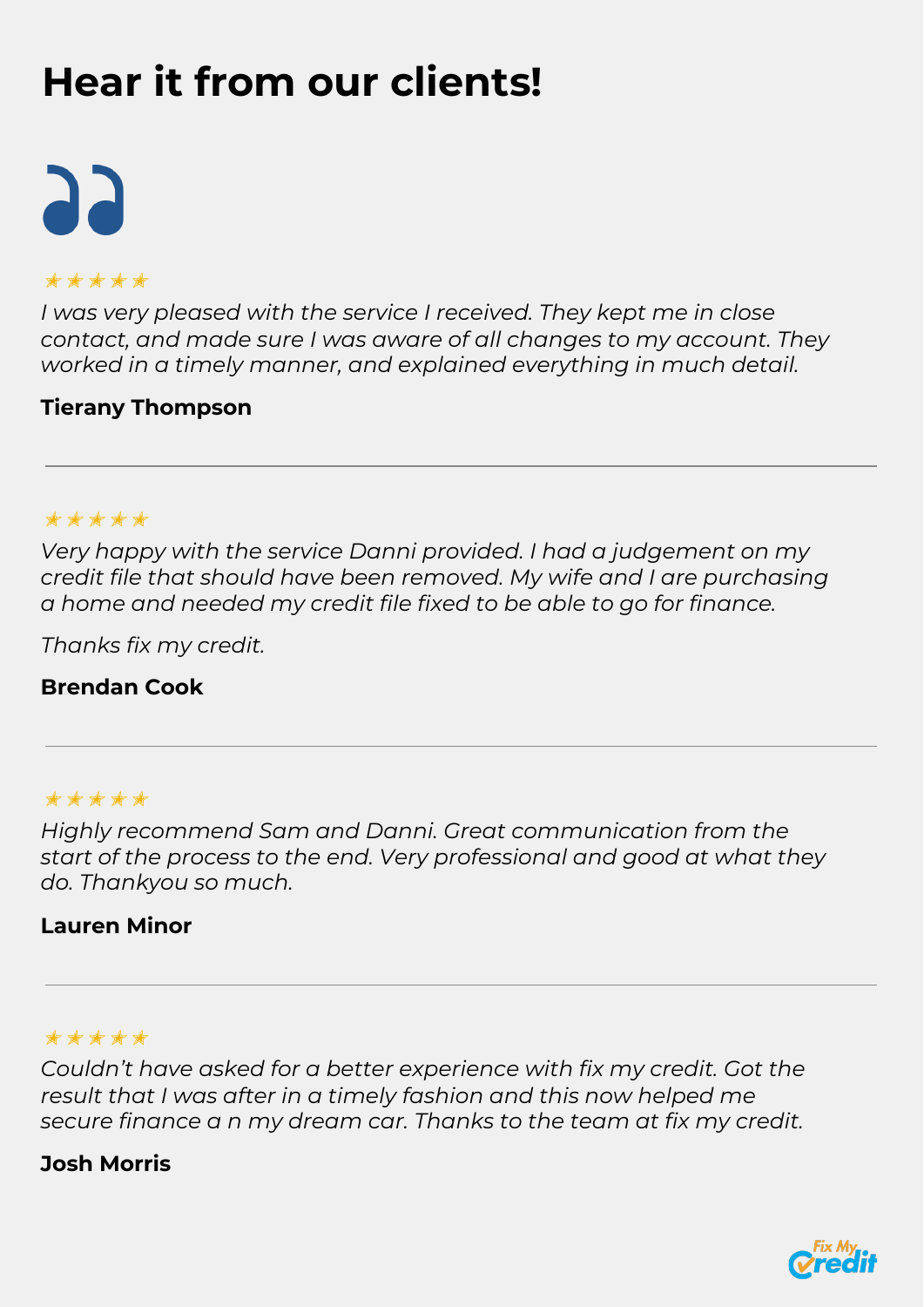

### **FrequentlyAsked Questions:**

#### **1. If I only have a small \$200 vodafone default should I still bother as the default is less than your fee?**

YES! It's not the size of the default, it's the fact you have one, even if you pay the \$200 debt you are still going to be in the exact same position with bad credit! As paying the debt DOES NOT remove it!

#### **2. Do I have to pay my default first before it can be removed?**

If the listing is disputable then NO you do not have to pay it to have it removed. You will however have to settle the debt with the provider at a later stage.

#### **3. Can you 100% guarantee that I can clean my file?**

No. A listing can only be removed if it has been listed in error, or if the listing itself is disputable.

#### **4. How long does the whole process take to remove bad credit?**

.

Equifax allows a maximum of 30 days to have a response but this can vary on a case by case scenario.

#### **5. If I purposely didn't pay my bills when I was younger can it still come off?**

Yes in some cases, however only if there has been a breach in legislation prior to listing you.

#### **6. Do you charge an admin fee?**

No. Unlike most other competing companies out there, we only charge a one off fee only IF you are accepted for our services. Be careful you don't get sucked in to paying high administration fees that some companies charge for what we do at no cost!

#### **7. Is a Credit Default and a Court Judgement the same thing?**

No. A default is listed by the provider straight to the credit reporting agency themselves. A Judgement is listed through the courts.

#### **8. Do I have to do anything?**

Our company advocates on your behalf, the most you may be asked to do is sign where needed.